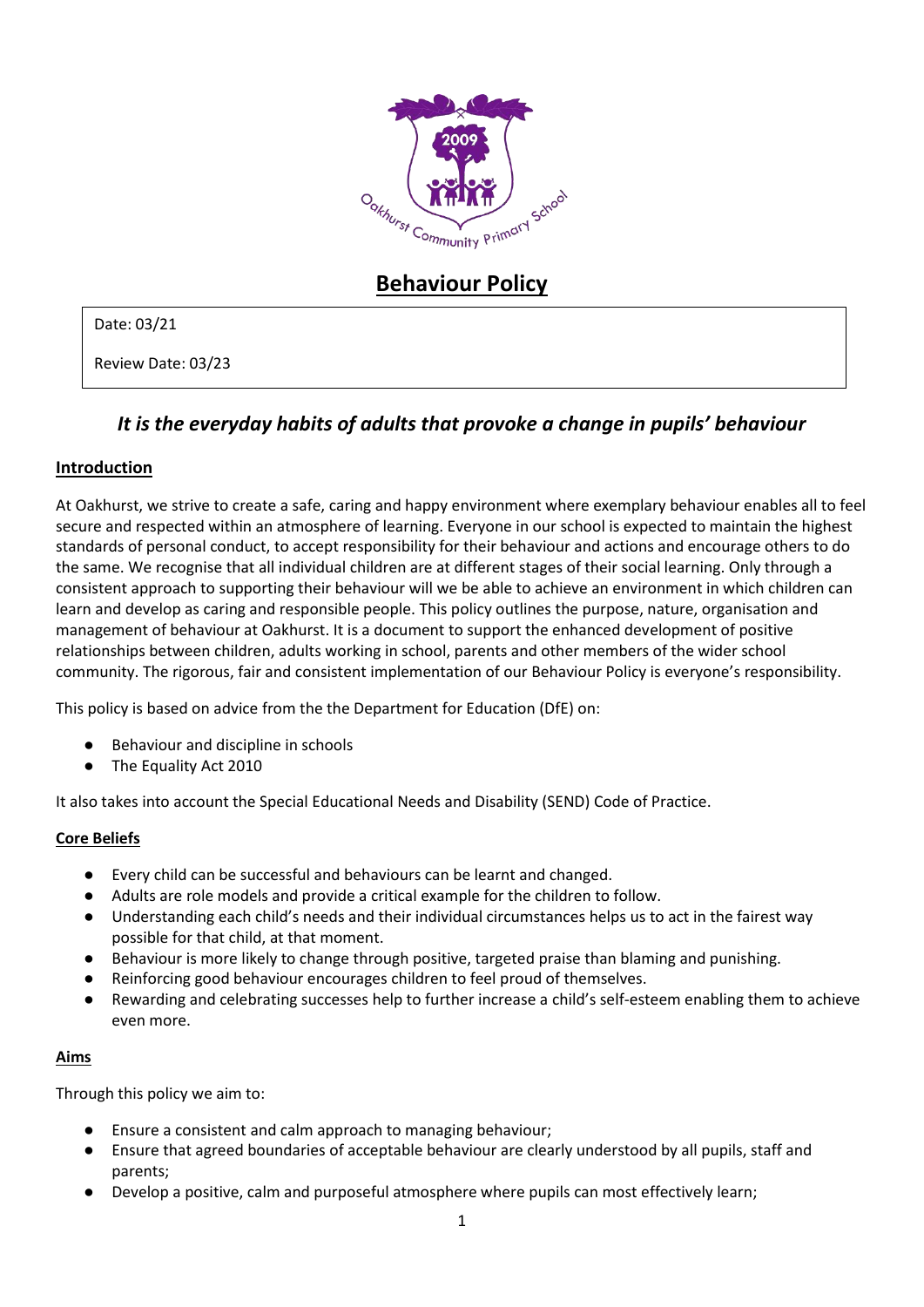- Ensure that all adults take responsibility for behaviour and follow-up any issues personally.
- Ensure pupils have clear understanding of expectations of their behaviour and are polite and considerate of others' feelings;
- Promote the use of restorative approaches in place of punishments;
- Promote pupils' self-esteem praising effort in both work and behaviour by providing an effective system of rewards;
- Encourage our pupils to respect their own and others' property;
- Foster good citizenship and self-discipline.

As a school community, through the taught curriculum as well as during all other opportunities we aim to:

- Ensure the atmosphere in the classroom environment is conducive to learning;
- Ensure children are aware of the consequences of their words and actions towards themselves and others;
- Teach specific social skills e.g. sharing, turn taking, listening to each other, how to address people politely, etc.;
- Teach strategies for children to solve conflicts peacefully;
- Teach specific co-operative and collaborative skills to enable children to work effectively as a member of a group;
- Agree boundaries of acceptable behaviour with all pupils and regularly remind children of these;
- Enable children to recognise, understand and respond to a range of feelings;
- Develop vocabulary to enable children to express feelings verbally rather than physically;
- Promote equal opportunities and instil a positive attitude towards differences;
- Promote peer support amongst everyone within the school community.

#### **The role of the Headteacher and the SLT**

It is the role of the Headteacher, under the School Standards and Framework Act 1998, to implement the school Behaviour Policy consistently throughout the school, and to report to Governors, when requested, on the effectiveness of the policy. It is also the responsibility of the Headteacher to ensure the health, safety and welfare of all the children in the school. The Headteacher supports the staff by implementing the policy, by setting the standards of behaviour, and by supporting staff in the implementation of the policy. The Headteacher has access to records of all reported incidents of misbehaviour held on our electronic filing system (CPOMS). The Headteacher has the responsibility for giving fixed-term exclusions to individual children for serious acts of misbehaviour. For repeated or very serious acts of anti-social behaviour, the Headteacher may permanently exclude a child. Both these actions are reported to the School Governors.

Senior Leaders within the school play a pivotal role in supporting other adults within the school in maintaining the consistent application of the school's behaviour policy. They will also support teachers and other adults in school with tackling more serious behaviour concerns, as and when they may arise.

#### **The role of the Governors**

Under Section 88(1) of the Education and Inspections Act 2006 (EIA), the governing body must ensure that policies designed to promote good behaviour and discipline on the part of its pupils are pursued at the school. The governing body has the responsibility of setting down these general guidelines on standards of discipline and behaviour, and of reviewing their effectiveness. The governors support the headteacher in carrying out these guidelines. The headteacher has the day-to-day authority to implement the school behaviour and discipline policy, but governors may give advice to the headteacher about particular disciplinary issues. The headteacher must take this into account when making decisions about matters of behaviour.

#### **The role of the class teacher**

It is the responsibility of the class teacher to ensure that the school rules are enforced across the whole school (for all children) as well as in their class, and that their class behaves in a responsible manner. The class teachers at Oakhurst have high expectations of the children in terms of behaviour, and they strive to ensure that all children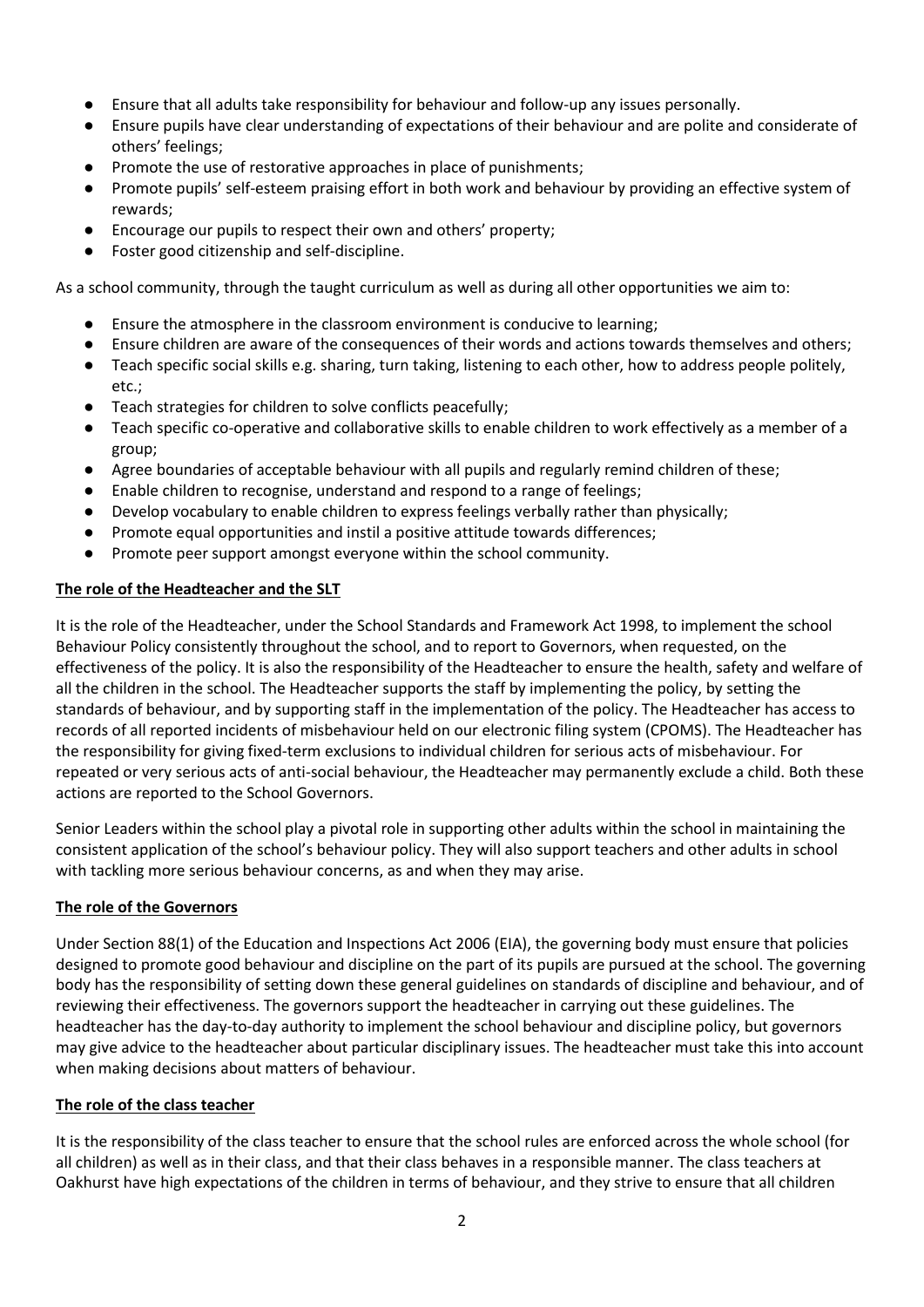work to the best of their ability. The class teacher treats each child fairly and enforces the three school rules consistently (Be Ready, Be Respectful, Be Safe). The teacher treats all children in their class with respect and understanding. It is recognised that the quality of learning experiences in the classroom will have an impact on behaviour. High expectations from teachers delivering a curriculum matched to the children's varying needs will help to motivate pupils promoting self-esteem and confidence.

# **The role of all other staff**

It is the responsibility of all staff to ensure that the school rules are enforced in and outside of the classroom, and that children behave in a responsible manner during lesson time as well as other outside of these times. The staff at Oakhurst have high expectations of the children in terms of behaviour, and they strive to ensure that all children work to the best of their ability. All non-teaching staff treat each child fairly and enforce the three school rules consistently (Be Ready, Be Respectful, Be Safe) and treat all children with respect and understanding. Support staff should report any significant incidents back to the class teacher.

# **The Role of Children**

Children are responsible for their own actions. Adults in school will teach children to understand that their behaviour choices, whether they are positive or negative, will have consequences.

Children will feel proud of their good behaviour, the good behaviour of their class and of the school as a whole. Through effective and consistent rewards and praise across the school, they will learn that good things happen as a result of positive choices.

# **Parental involvement**

Parents are under a legal duty to ensure that their child (aged 5-16) receives a suitable full time education either at school or by making other suitable arrangements. It is also recognised that external influences on children must be taken into account and related to the expectations of the school. The development of good relationships with parents will assist in the encouragement of support and understanding. Staff welcome early contact if parents have a concern about their child's behaviour or fear that they are being upset by others. If parents and the school work together we believe that the discipline and behaviour of pupils will be maintained and respected by all. Parents can help in the following ways:

- By ensuring that pupils arrive punctually for the start of the school day.
- By ensuring that pupils are appropriately dressed for school in our agreed school uniform and are prepared for PE so as to take a full part in all school activities.
- By supporting the school in our policy that all pupils are expected to **be ready, be responsible and be safe** at all times.
- By ensuring that pupils show a proper regard for other people's property, buildings and the environment.
- By ensuring regular attendance at school and avoiding unnecessary pupil absence.

We aim to:

- Welcome parents into school and make them feel valued.
- Develop good communication between parents and school.

# **Behaviour for Learning**

Our school has three simple rules: '**Be Ready, Be Respectful and Be Safe**', which are applicable to all situations, both in and out of school. These rules are explicitly taught and modelled by all members of our school community.

Our three school rules are further explored and explicitly taught in class, assemblies and other school experiences. These are examples of how they could be expanded and explained to the children.

**Be ready** - I will help myself and others to learn by being in the right place, with the right equipment and ready to listen and complete my work.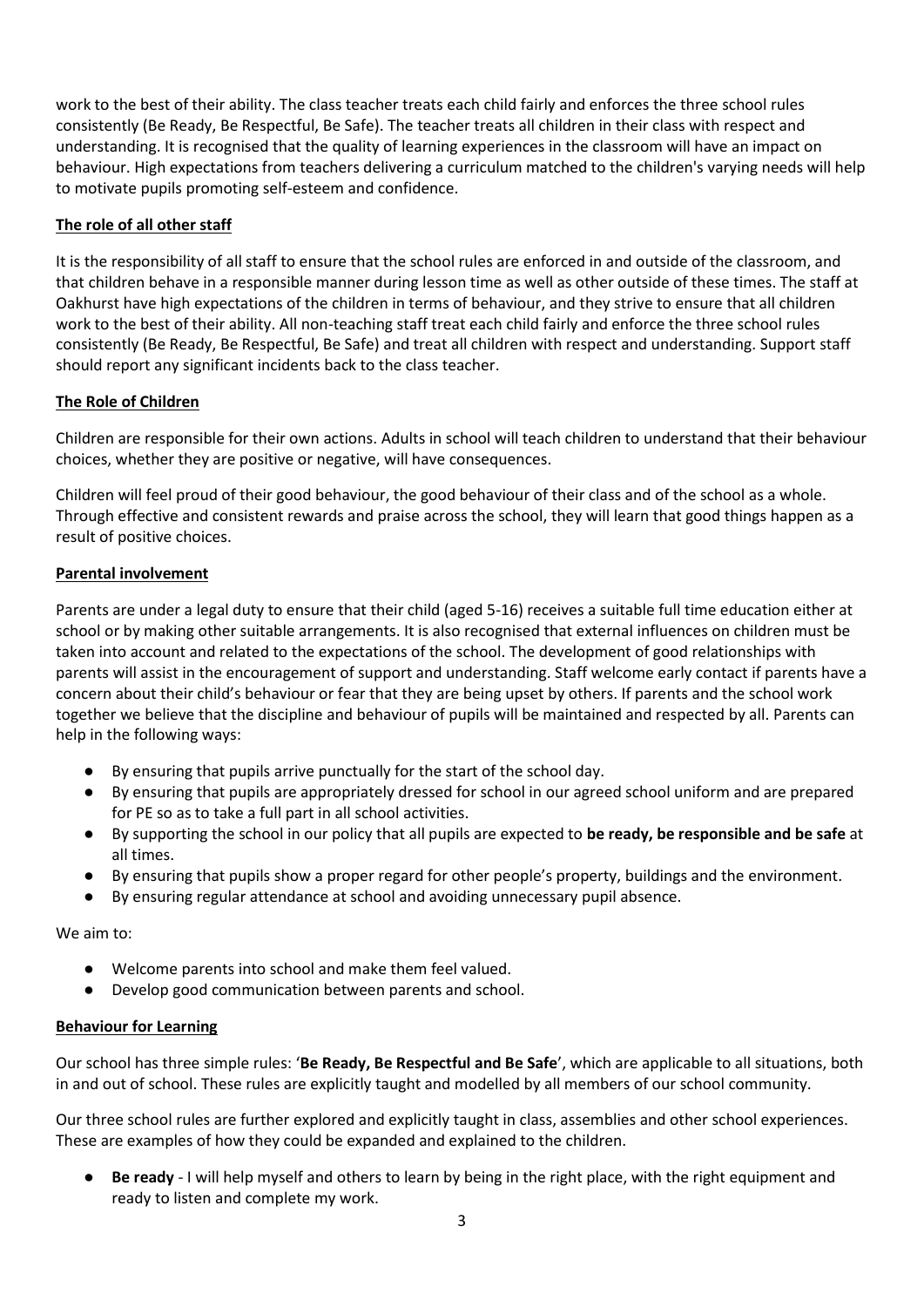- **Be respectful** I will listen and talk politely to adults and other pupils and look after equipment and other people's possessions.
- **Be safe** I will be kind and look after myself and others, following appropriate instructions from adults.

All of the rules will be adapted to meet the needs of the children according to their age. Children will also be taught how to adapt their behaviours specific to subject being taught (eg. how to be ready in a PE lesson will look very different to how to be ready in maths). The children will be shown how the behaviours will need to change accordingly.

We recognise that clear structures with predictable outcomes have the best impact on behaviour. Our school's principles for behaviour set out the rules, routines and consistent behaviours that all children and staff follow. Good behaviour is recognised sincerely rather than just rewarded. Children are praised publicly and reminded of rules in private.

We also understand that for some children, following our behaviour expectations are beyond their current developmental level. In these cases, these children will have access to bespoke positive behaviour plans, which will include carefully selected targets with rewards to reinforce positive behaviour, as well as clearly defined consequences for negative behaviour choices.

#### **Adult Responsibilities to Promote Excellent Behaviour**

When interacting with children, all adults at Oakhurst apply the following key principles:

- **Identify** the behaviour we expect;
- **Teach** behaviour explicitly;
- **Model** the behaviour we are expecting of the children;
- **Practise** behaviour skills;
- **Notice** excellent behaviour (the children going 'above and beyond' expectation);
- **Create** conditions where excellent behaviour can thrive.

# **Visible Adult Consistencies**

These are the visible behaviours exhibited by staff and which are consistent and can be expected by children. Through these consistencies, adults will build trust and a respectful relationship with pupils.

- Each child is personally greeted at the classroom door each day by their teacher. This enables everyone to start the day positively and with a smile. Members of the Leadership Team and/or support staff will also meet and greet children and parents at the gate or in other areas of the school.
- Staff will build relationships through 'deliberate botheredness', showing that they listen and asking questions such as 'How was your football match last night?'.
- Staff will be calm, consistent and fair in their treatment of children, parents and colleagues. Adults in school will avoid shouting at children or becoming emotionally charged. They will model self-control through their calm approach and will deal with individuals fairly. Shouting will only be used by adults in school when an emergency situation arises and immediate attention is essential (eg. safety of a child/adult in school)
- Staff will 'pay first attention to the best conduct' and will endeavour to catch children 'doing the right thing' in order to praise and recognise desired behaviours. This encourages children to be role models and makes expectations on behaviour clear for all.

# **Talking about behaviour**

We understand that a common and consistent use of language around behaviour is essential in creating clear boundaries for learning how to behave. Negative phrases such as 'kicked off' or 'screaming fit' are unhelpful in these instances and should not be used. All adults should remain professional and calm at all times. Conversations to address behaviour and for restoration of good behaviour should follow an agreed script (*Appendix 1 – Blueprint and Appendix 2 & 3 – conversation script cards for KS2 and a simplified version for EYFS/KS1*) and behaviours should be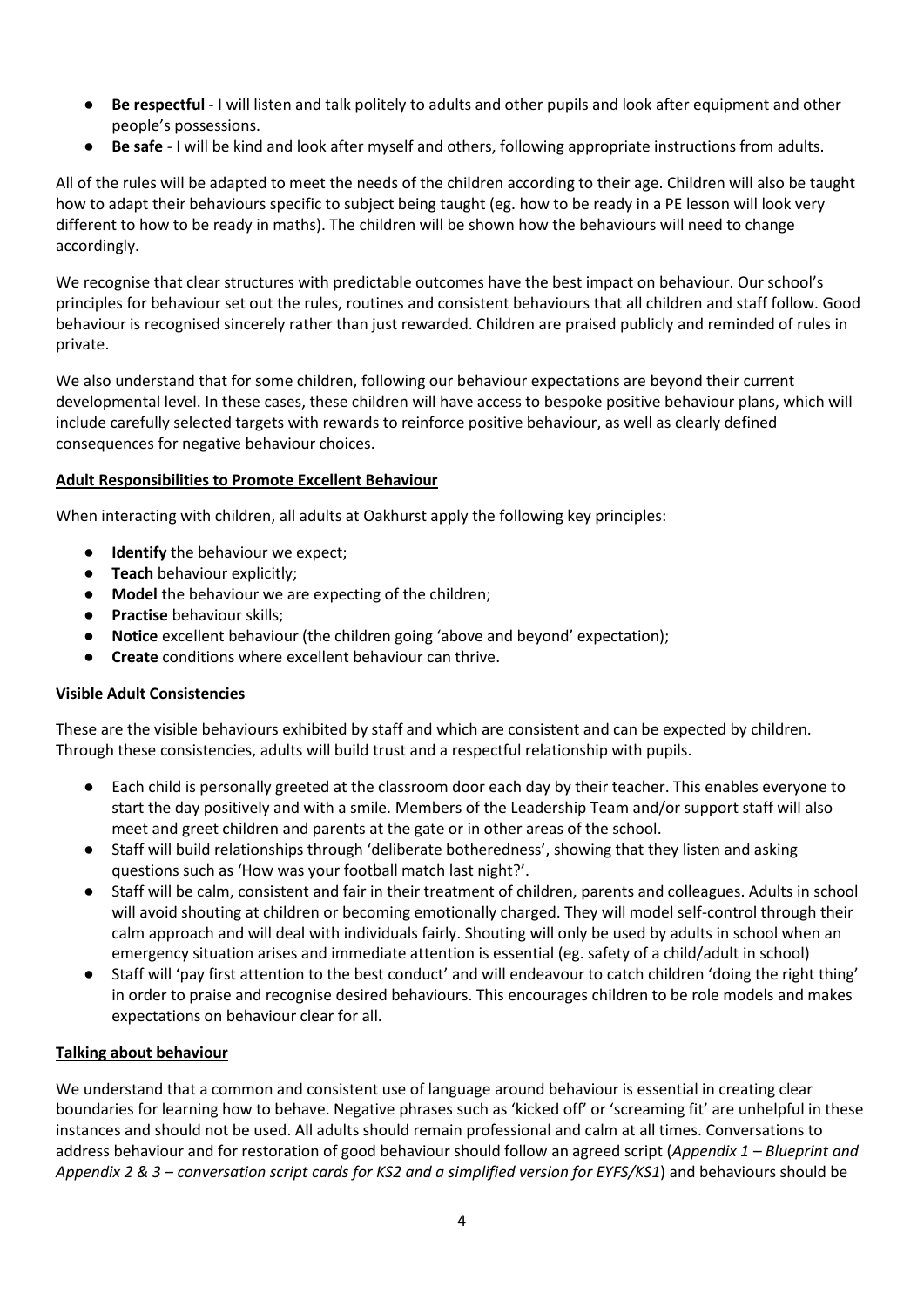discussed as the behaviours they are, and not be personal to the child. Most conversations around behaviour would normally be conducted, in the first instance, by the class teacher.

#### **Recognising Positive Behaviour**

Children at Oakhurst are encouraged to go above and beyond expectations of good behaviour. All adults are responsible for recognising when children are showing excellent behaviour and will praise the child publicly. High quality behaviour will be recognised through the use of:

- recognition boards in each classroom to identify all children who are meeting the agreed target of the class
- Friday reflection assemblies held in classrooms;
- 'Hot chocolate with the Head' for consistent, long-term positive behaviour
- end-of-term reward for children who have behaved positively and have not received a 'restorative conversation' (as recorded on CPOMS)

#### **Relentless Routines**

These routines, consistently seen and heard around school, will ensure all children are clear about the behaviour expectations at Oakhurst.

- Children and adults will be expected to demonstrate high standards of behaviour when moving around school, by displaying **'Proud Walking'**. Children and adults will walk with the posture of hands behind their back, chest out, walking tall and showing that they are proud to be wearing the school badge and being part of the Oakhurst community.
- When adults in school require the full attention of a class or group of children, they will use the key phrase, **'Eyes on me'**. Pupils are taught to stop what they are doing, turn to face the adult and **Be Ready** to listen. This ensures a quiet and calm classroom where the teacher can address pupils at the same time.
- Adults and children across the school will engage in **'Great Greetings'** to foster a sense of community and friendliness. Adults will actively open conversations with any children they encounter within the school and will expect a response. Children will be taught and encouraged to greet adults that they encounter, both in the classroom and around the school site. They will have been taught about safety and that the adults around school are 'safe adults'.

#### **Sanctions**

Sanctions need to be in proportion to the offence.

Sanctions should always:

- Make it clear that unacceptable behaviour affects others and has a negative effect on the school community;
- Avoid being applied to a whole group for the actions of individuals;
- Be consistently applied by all staff to help to ensure that children and staff feel supported and secure at all times.

It should also be made very clear that it is the behaviour that is unacceptable, and any sanction should address the behaviour and not be made personal to the child.

#### **Our behaviour steps:**

For the majority of behaviours, the following steps should be followed. When more serious or extreme behaviours are shown, the guidance in the 'Extreme behaviours' section should be followed. Whenever sanctions are being given, a gentle approach should always be used. The adult will use the child's name, speak to the child at their level, make eye contact, deliver the message and then walk away.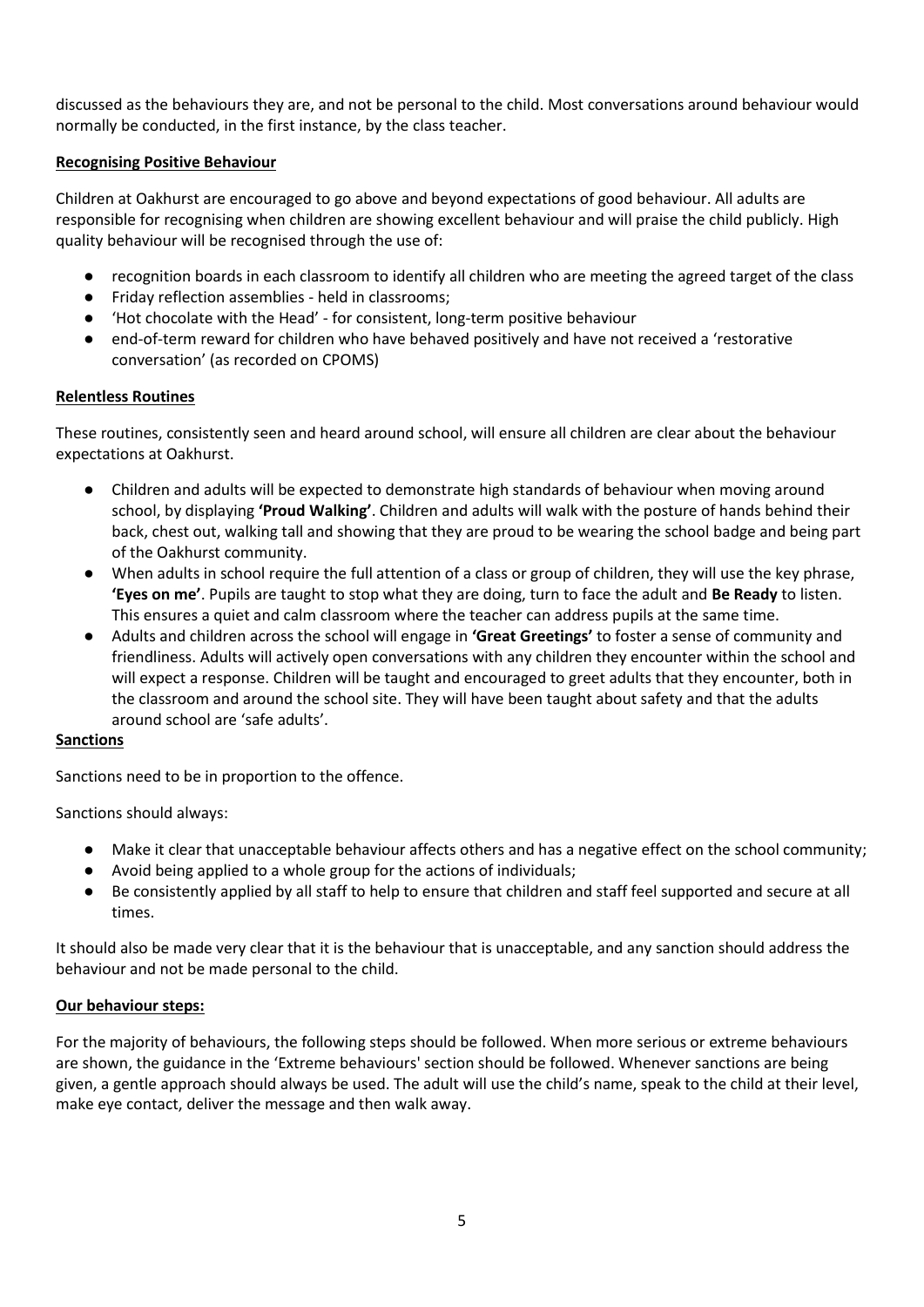# **1. REMINDER** (reinforce the 3 rules, privately if possible):

I noticed you chose to … (state the noticed behaviour).

This is a REMINDER that we need to Be … (state relevant rule: Ready, Respectful, Safe).

You now have the chance to make a better choice.

Thank you for listening. (Give the child 'take up time' and DO NOT respond.)

Example - *'I notice that you're running. You are breaking our school rule of being safe. Please walk. Thank you for listening.'*

# **2. CAUTION:**

This is the second time I have spoken to you.

I can see that you are still not following our rule on being ready/respectful/safe because you are still … (explain their behaviour).

If you continue to make these choices, then the consequence will be that you will have to speak to me after the lesson for two minutes.

Think carefully about your next steps.

Thank you for listening.

Example – *'This is the second time I've spoken to you. I can see that you're still not following our rule on being respectful as you are still talking when I am. If you continue to make these choices, the consequence will be that you will need to speak to me after the lesson for two minutes. Think carefully about your next steps. Thank you for listening.'*

# **3. FINAL WARNING:**

I noticed you have continued to … (state the noticed behaviour).

You have had two previous warnings so you need to speak to me for two minutes after the lesson.

(Insert child's name) … if you choose to break our school rules again, you will have further consequences put in place.

Do you remember when … (model of previous good behaviour)? That is the behaviour I expect from you. Think carefully. I know that you can make good choices.

Thank you for listening. (Give child 'take up time' and DO NOT respond.)

Example - *'I have noticed you are not ready to do your work. You are breaking the school rule of being ready. Through your behaviour choices you have now chosen to stay behind after the lesson for two minutes. Do you remember that yesterday you started your work straight away and got it finished? That is what I need to see today. Thank you for listening.'*

# **4. SELF-REFLECTION:**

I can see that you have continued to … (notice the child's behaviour) - and link to one of the three rules. As a consequence of this I need you to go to (reflection space within your classroom) to consider your behaviour choices for \_\_ minutes (chosen time appropriate to the child or behaviour).

The working time that you will miss will need to be caught up with at home so I will be sending extra learning home with you today.

I will come back to get you so you can come back to your place to show positive behaviour choices in minutes.

Thank you for listening.

Example – *'I can see you are still talking instead of working, which shows me that you are not being ready. As a consequence of this, you need to go to the carpet for 5 minutes and reflect on your behaviour choices. The work that you will miss out on will need to be caught up with at home so I will send it home with you tonight. I will come back to you so you can go back to your seat in 5 minutes to show positive behaviour choices. Thank you for listening.'*

# **5. REPAIR:**

Have a follow-up conversation with the child using up to five of the following questions:

- 1. What happened? (Neutral, dispassionate language.)
- 2. What were you feeling at the time?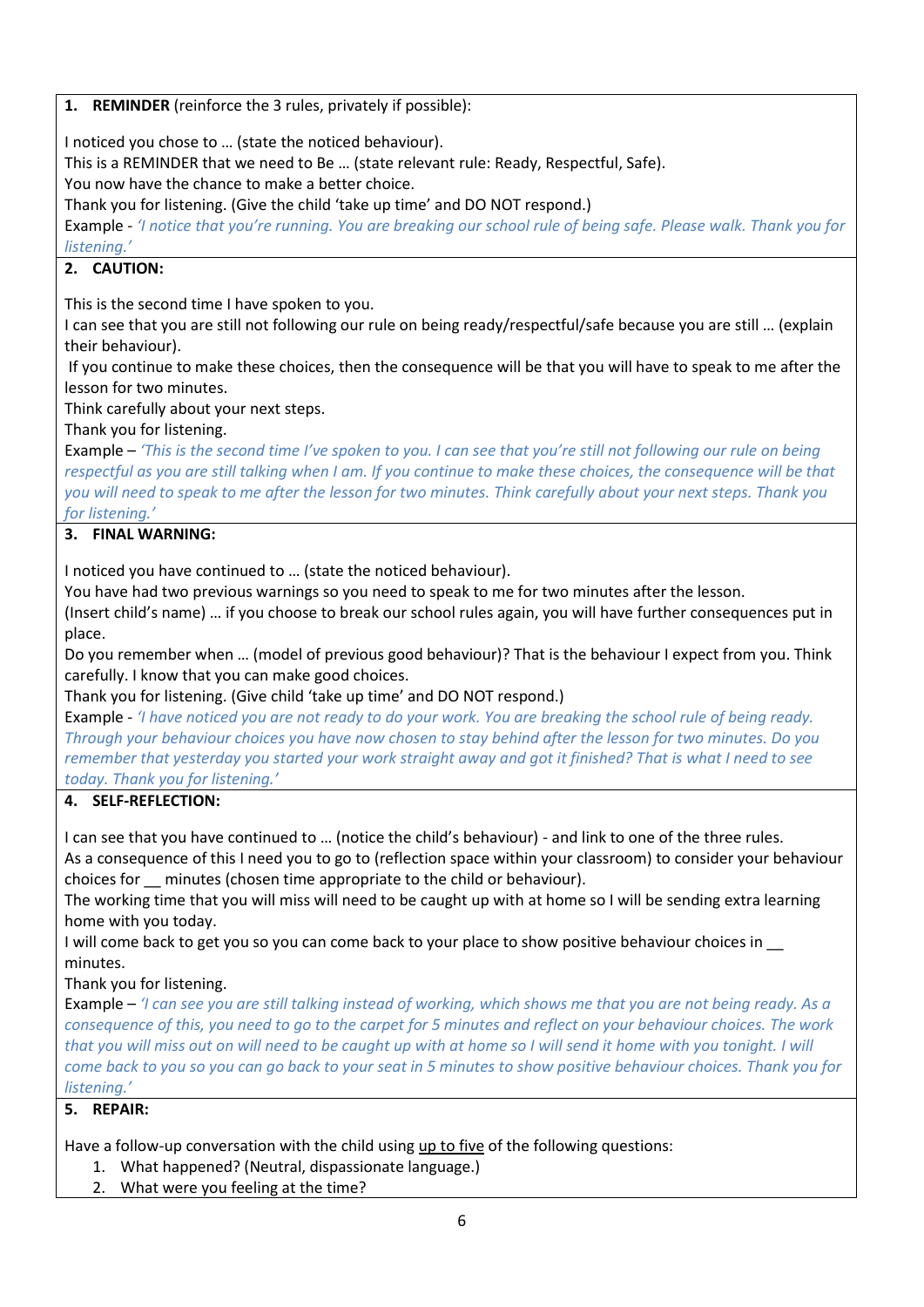- 3. What have you felt since?
- 4. How did this make people feel?
- **5. Who has been affected?** (use age-appropriate language e.g. 'hurt / upset' for EYFS/KS1)
- 6. How have they been affected?
- **7. What should we do to put things right?**
- 8. How can we do things differently in the future?

Questions in bold are the most important ones for younger children to be able to reflect on their behaviour. No more than two questions should be used for children in EYFS. \*LOG INCIDENT ON CPOMS\*

Repair conversations will be held by the adult who has actioned the self-reflection time. It is the consistent and reliable application of these conversations that will teach children the appropriate behaviour choices. These conversations should not be held in an uncomfortable and formal setting (such as either side of a desk). Instead, they should be carried out as part of another activity. This could be tidying desks, gathering books or walking on the playground.

Should an adult feel, using their professional judgement, that a senior member of staff needs to be part of the Repair Conversation then the following guidelines should be used:

Pupil is taken to a member of the Leadership Team (SLT): Phase Leader, Deputy Headteacher or the Headteacher (usually in that order). The Repair conversation is still led by the adult who initially addressed the behaviour concern and is only supported and reinforced by the SLT member.

# **Playground behaviour steps**

For low-level behaviour issues (rough play, going into places where they are not allowed, unkind words towards others, disrespectful behaviour, etc) that may arise during playtime, similar steps will be taken.

#### 1. REMINDER (See above)

2. CAUTION (see above but change the warning of two minutes after class to two minutes stood with an adult) Example – *'This is the second time I've spoken to you. I can see that you're still not following our rule on being safe as you are still playing roughly with your friends. If you continue to make these choices, the consequence will be that you will need to stand with Mr/Mrs/Miss \_\_ for two minutes. Think carefully about your next steps. Thank you for listening.'*

# 3. FINAL WARNING (see above)

Example - *'I have noticed you are not talking nicely to others. You are breaking the school rule of being respectful. Through your behaviour choices you have now chosen to stand with Mr/Mrs/Miss \_\_ for two minutes. Thank you for listening.'*

# After the two minutes are up, the adult will go back to the child and say:

*'You are now able to continue playing. You need to show the right behaviour choices now. If you do not choose to do this, you will have to sit on the bench to reflect on your behaviour choices. Thank you for listening.'*

# 4. SELF REFLECTION (see above)

Example – *'I can see you are still being unkind to \_\_, which shows me that you are not being respectful. As a consequence of this, you need to go to the bench for 5 minutes and reflect on your behaviour choices. I will come back to you in 5 minutes. Thank you for listening.'*

# 5. REPAIR (see above)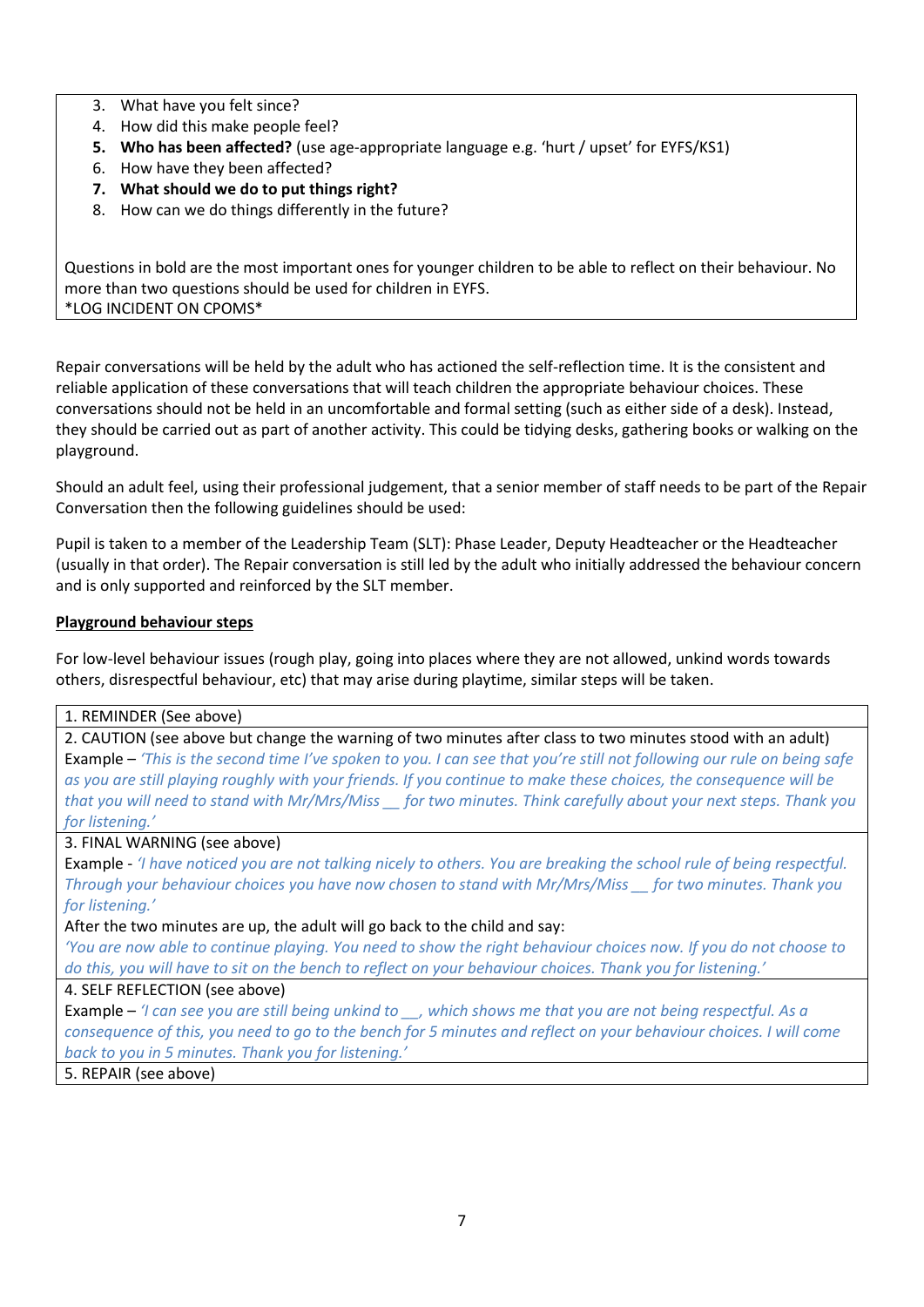#### **Behaviour on trips**

The expectations of children's behaviour, as detailed in this policy, are applied equally on school trips.

#### **Extreme Behaviours**

Some children exhibit particular behaviours based on early childhood experiences and family circumstances. As a school, we recognise that their behaviour is their way of communicating their emotions. Where possible, we use our most skilful staff to build relationships with these children individually. These children may have bespoke 'Positive Handling Plans' that detail additional support, strategies and expectations.

When dealing with an episode of extreme behaviour, staff may need to restrain a child if they or another person is unsafe. This will only be used as a last resort and by experienced, trained staff only. The school will record all incidents of extreme behaviour on CPOMS and where restraint or handling of any kind has been used, the incident will be recorded in the 'Bound and Numbered Book'.

Exclusions will occur following extreme incidents at the discretion of the Headteacher. A fixed-term exclusion will be enforced under these conditions:

- Staff need respite after an extreme incident;
- The child needs time to reflect on their behaviour;
- To give the school time to create a plan which will support the child better;
- The child being at home will have a positive impact on future behaviour.

If these conditions are not met, other options may include a day withdrawal with the Headteacher or another member of the Leadership Team based in another part of the school. We understand that throughout this process, it is imperative that we explain what is happening and why it is happening to parents and arrange meetings to discuss.

If a situation arises of a child making an allegation against a staff member, the headteacher will report to the Local Authority Designated Officer. After any necessary investigation has been carried out, any malicious allegations will be followed up. This could include temporary or permanent exclusion and even a referral to the police if the headteacher believes a criminal offence has been committed.

#### **Unacceptable Behaviours**

Occasionally, some children may behave in an extreme way which is out of character for them. Unacceptable behaviours may need to bypass our system of Stepped Sanctions in order to be dealt with more quickly by a member of the SLT. If this occurs a focussed meeting involving SLT and the staff members will be arranged to discuss what happened.

However, it is important to maintain that all adults can deal with these types of behaviour.

Unacceptable behaviours may include:

- Violence (i.e. physical contact made with the intention to harm)
- Defiance / rudeness towards any adult
- Persistent taunting, teasing and bullying behaviour (see Anti-bullying Policy)
- Stealing
- Spitting
- Inappropriate sexual behaviour
- Inappropriate language (including swearing and sexual language)

#### **Physical Attacks on Adults**

At Oakhurst, we take incidents of violence toward staff very seriously. We also understand that staff are the adults in the situation and can use a 'common sense' approach to keep themselves and the child safe to manage the situation effectively. Staff can use 'reasonable measures' to protect themselves in accordance with our Positive Handling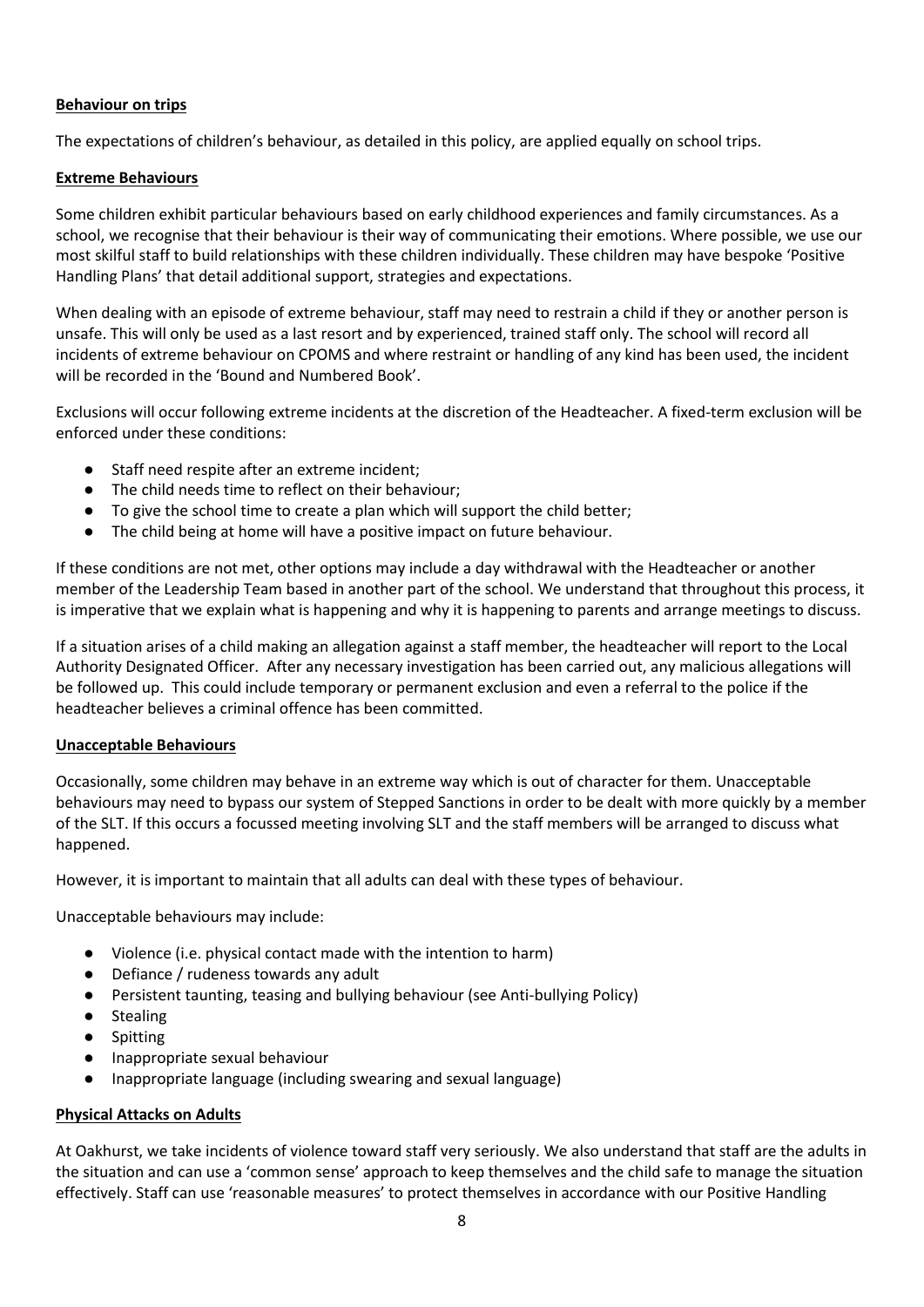Policy and call for additional support if needed. Staff who defend themselves will have the full support of the Leadership Team and the Local Governing Body, as long as their actions are in line with our policy and do not use excessive force. Only staff who have been trained in physical restraint should restrain a child unless there is an immediate risk to that child or another person. Details relating to the use of physical intervention can be found in our Physical Intervention Policy.

All staff should report incidents directly to the Headteacher and/or Designated Safeguarding Lead and record details on CPOMS. We appreciate these incidents can cause distress for the adults involved, therefore all staff are entitled to take some time away from the classroom to recover their composure.

Whilst incidences of violence towards staff are wholly unacceptable, we must remember that we are a nurturing school that values each child under our care. It is important for us as adults to reflect on the situation and learn from our actions. Children who attack adults may do this for several reasons but as adults we still need to show compassion and care for the child. Exclusion will only happen once we have explored several options and have created a plan around a child. Together: everyone matters. Together: everyone succeeds.

#### **Exclusion (Fixed Term & Permanent)**

Exclusion is an extreme step and will only be taken in cases where:

- Long-term or repeated misbehaviour that is not responding to strategies in place and the safety and learning of others is being seriously hindered (for pupils considered to have Special Educational Needs, the procedures for meeting those needs are set out in our SEN policy);
- The risk to the safety and welfare of staff and other children is too high;
- The negative impact on teaching and learning is too high.

The school follows the Local Authority's guidelines on fixed-term and permanent exclusions. Permanent exclusion will always be a last resort and the school will endeavour to work with the family to complete a managed move to a more suitable setting where possible. In all instances, what is best for the child will be at the heart of all decision making processes.

# **Discipline beyond the school gate**

A member of staff can discipline pupils for misbehaviour outside school. All criminal behaviour should be reported to the police. Any non-criminal negative behaviour and bullying - including online incidents - which occur anywhere off the school premises, by a pupil of the school, and which is witnessed by a member of the teaching staff must be reported to the Head Teacher. This applies to misbehaviour that could have repercussions for the orderly running of the school, poses a threat to another pupil or member of the public or could adversely affect the reputation of the school. Incidents of misconduct which are reported from outside school will be shared with the parents of the children involved.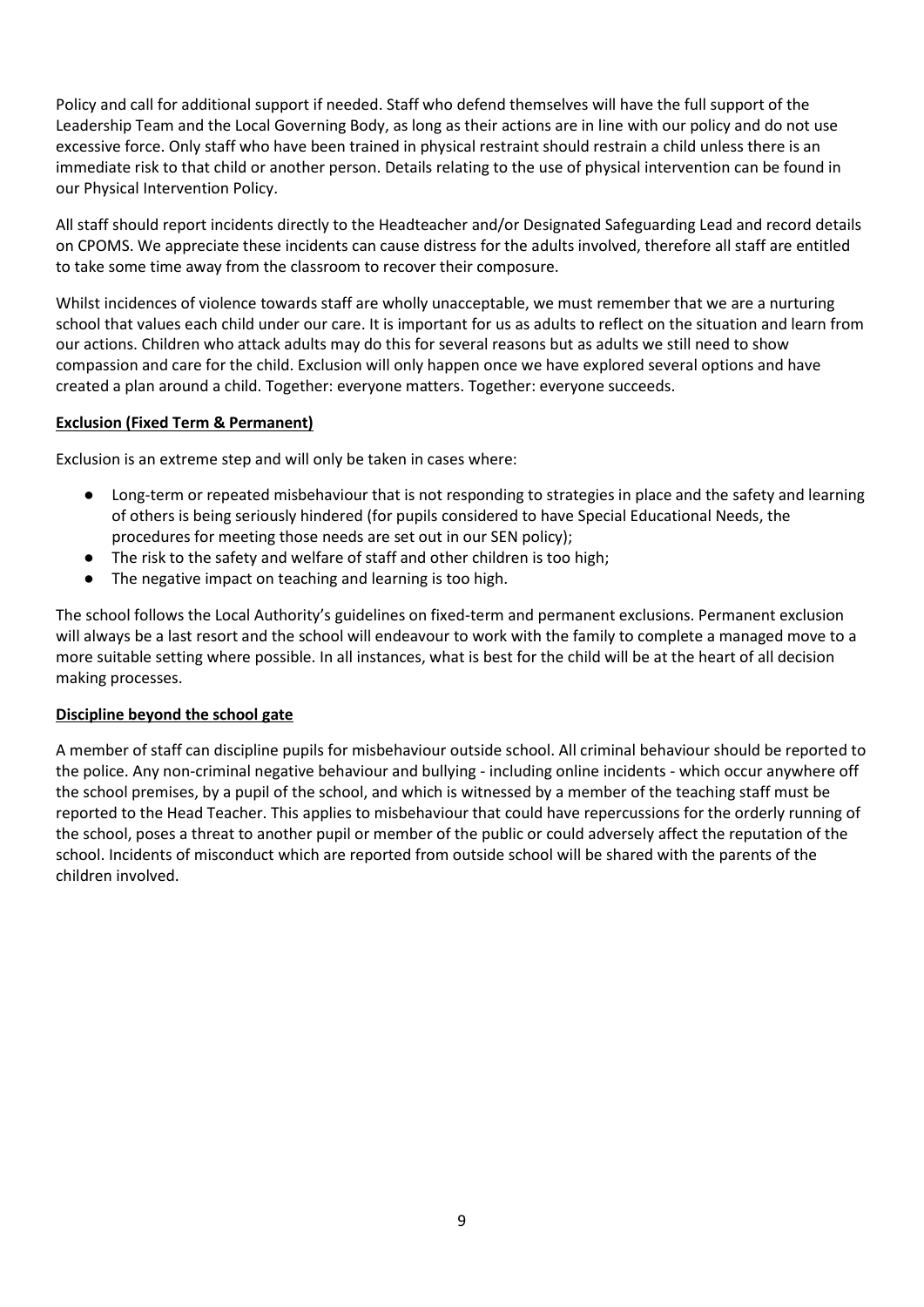# **Oakhurst Community Primary School – Behaviour Blueprint**

All adults in school are responsible for enforcing the established rules across the school. We are responsible for the behaviour of all children – not just the ones in our class. All behaviour should be noticed – both positive and negative. Without high-quality behaviour, we cannot expect high-quality learning. The rules are simple: **Be Ready, Be Respectful, Be Safe**.

When interacting with children, all adults at Oakhurst apply the following key principles:

- **Identify** the behaviour we expect
- **Teach** behaviour explicitly
- **Model** the behaviour we are expecting of the children
- **Practise** behaviour skills
- **Notice** excellent behaviour (the children going 'above and beyond' expectation)
- **Create** conditions where excellent behaviour can thrive

Positive behaviours need to be exhibited by staff and must be consistent, and children expect to see them. Through these consistencies, adults will build respectful relationships with pupils.

- **Meet and greet** greet your class members at the door with a smile and a handshake. Exercise 'deliberate botheredness' – talk to them about what they have been doing. Show they are valued.
- **Calm, consistent and fair** avoid shouting or becoming emotionally charged. We will model self-control through a calm approach and will deal with individuals fairly. Shouting will only be used by adults in school when an emergency situation arises and immediate attention is essential
- Pay first attention to the best conduct catch children 'doing the right thing' in order to praise and recognise desired behaviours. This encourages and rewards children in being role models.

Relentless routines, consistently seen and heard around school, will ensure all children are clear about the behaviour expectations of all adults.

- **Proud Walking** children and adults will walk with their hands behind their back, chest out, walking tall and showing pride in being part of the Oakhurst community.
- **Eyes on me** when we require the full attention of a class or group of children, use the key phrase, **'Eyes on me'**. Pupils are taught to stop what they are doing, turn to face the adult and **Be Ready** to listen.
- Great Greetings we will actively open conversations with children we encounter within school and will expect a response. Children will know that the adults around school are 'safe adults' and should talk to them.

**Sanctions** for negative behaviour choices must be in proportion to the offence.

Sanctions should always:

- Clearly show that unacceptable behaviour affects others and has a negative effect on the school community.
- Avoid being applied to a whole group for the actions of individuals.
- Be consistently applied by all staff to ensure that children and staff feel supported and secure at all times.

Whenever sanctions are being given, a gentle approach should always be used. The adult will use the child's name, speak to the child at their level, make eye contact, deliver the message and then walk away.

Whenever sanctions are being given, a gentle approach should always be used. The adult will use the child's name, speak to the child at their level, make eye contact, deliver the message and then walk away. We will all use the same 'script', as outlined on the next page. The behaviour steps are:

- **Reminder** of the rules
- **Caution** to warn the child of their choices
- **Final warning**, making it clear that consequences will follow is the behaviour choice doesn't change
- **Self-reflection** time for the child to consider what they have done
- **Repair**, to learn from the experience and move on

These behaviour steps will also apply to low-level negative behaviour on the playground (such as rough play, unkind words, disrespectful behaviour, etc)

**Extreme unacceptable behaviour** may need to engage a member of the SLT and will go beyond the remit of the behaviour

steps. These behaviours may include violent behaviour (with the intent to harm), defiance/rudeness towards an adult, persistent taunting/teasing/bullying, stealing, spitting and swearing.

Although a member of the SLT will be present for the self-reflection and repair conversations, the conversation will still be led by the staff member involved.

Engaging in behaviour conversations with a child, use the following script. By doing so, we will ensure there is familiarity and consistency across the whole school. It is important not to deviate from the script.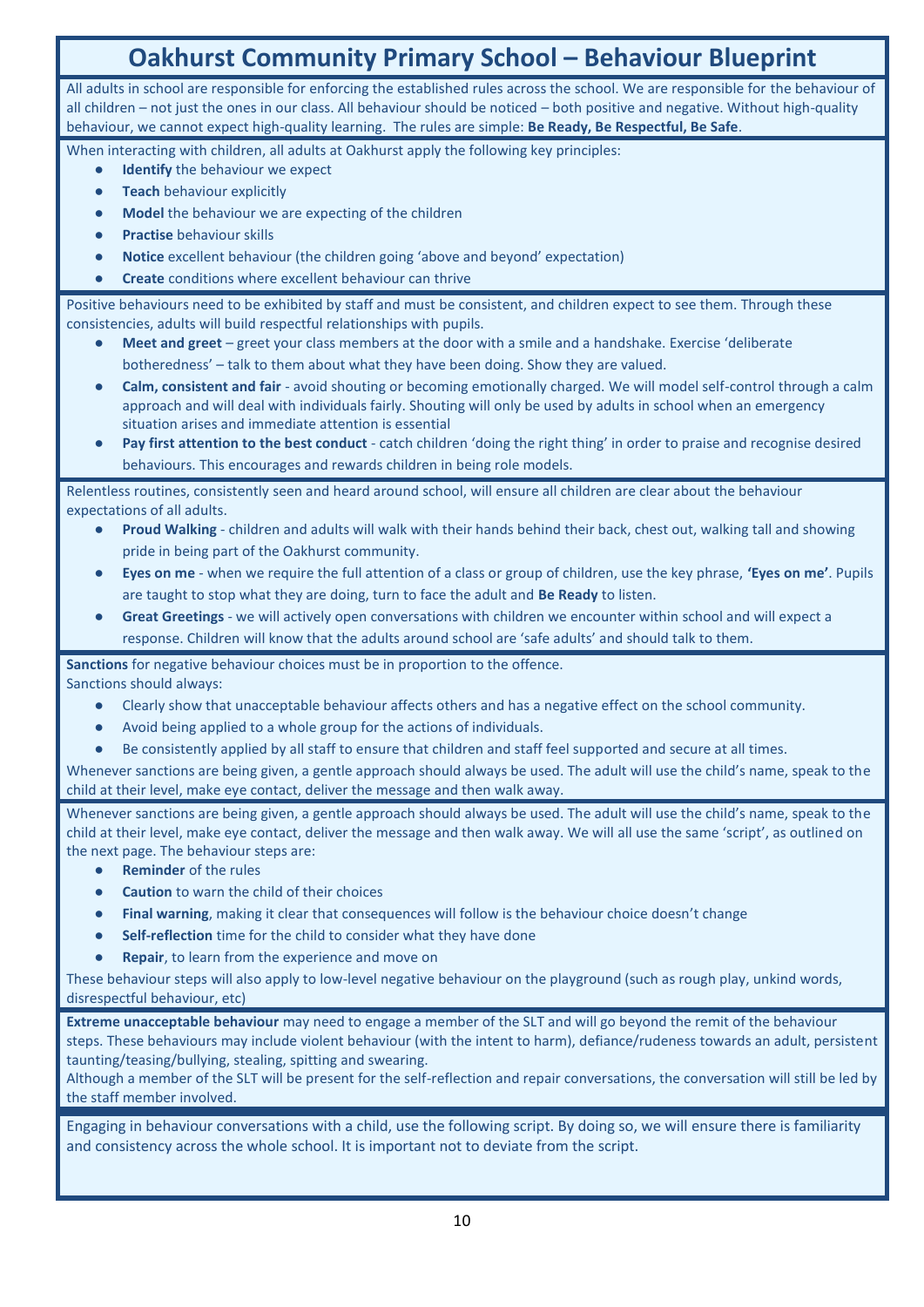# **1. REMINDER** (reinforce the 3 rules, privately if possible):

I noticed you chose to … (state the noticed behaviour).

This is a REMINDER that we need to Be … (state relevant rule: Ready, Respectful, Safe).

You now have the chance to make a better choice.

Thank you for listening. (Give the child 'take up time' and DO NOT respond.)

Example - *'I notice that you're running. You are breaking our school rule of being safe. Please walk. Thank you for listening.'*

#### **2. CAUTION:**

This is the second time I have spoken to you.

I can see that you are still not following our rule on being ready/respectful/safe because you are still … (explain their behaviour).

If you continue to make these choices, then the consequence will be that you will have to speak to me after the lesson for two minutes.

Think carefully about your next steps. Thank you for listening.

Example – *'This is the second time I've spoken to you. I can see that you're still not following our rule on being respectful as you are still talking when I am. If you continue to make these choices, the consequence will be that you will need to speak to me after the lesson for two minutes. Think carefully about your next steps. Thank you for listening.'*

# **3. FINAL WARNING:**

I noticed you have continued to … (state the noticed behaviour).

You have had two previous warnings so you need to speak to me for two minutes after the lesson.

(Child's name) … if you choose to break our school rules again, you will have further consequences put in place.

Do you remember when … (model of previous good behaviour)? That is the behaviour I expect from you. Think carefully. I know that you can make good choices.

Thank you for listening. (Give child 'take up time' and DO NOT respond.)

Example - *'I have noticed you are not ready to do your work. You are breaking the school rule of being ready. Through your behaviour choices you have now chosen to stay behind after the lesson for two minutes. Do you remember that yesterday you started working straight away and got it finished? That is what I need to see. Thank you for listening.'*

#### **4. SELF-REFLECTION:**

I can see that you have continued to … (notice the child's behaviour) - and link to one of the three rules.

As a consequence of this I need you to go to (reflection space within your classroom) to consider your behaviour choices for minutes (chosen time appropriate to the child or behaviour).

The working time that you will miss will need to be caught up with at home so I will be sending extra learning home with you today.

I will come back to get you so you can come back to your place to show positive behaviour choices in \_\_ minutes. Thank you for listening.

Example – *'I can see you are still talking instead of working, which shows me that you are not being ready. As a consequence of this, you need to go to the carpet for 5 minutes and reflect on your behaviour choices. The work that you will miss out on will need to be caught up with at home so I will send it home with you tonight. I will come back to you so you can go back to your seat in 5 minutes to show positive behaviour choices. Thank you for listening.'*

# **5. REPAIR:**

Have a follow-up conversation with the child using **up to five** of the following questions:

- What happened? (Neutral, dispassionate language.)
- What were you feeling at the time?
- What have you felt since?
- How did this make people feel?
- **Who has been affected?** (use age-appropriate language e.g. 'hurt / upset' for EYFS/KS1)
- **How have they been affected?**
- **What should we do to put things right?**
- How can we do things differently in the future?

Questions in bold are the most important ones for younger children to be able to reflect on their behaviour. No more than two questions should be used for children in EYFS.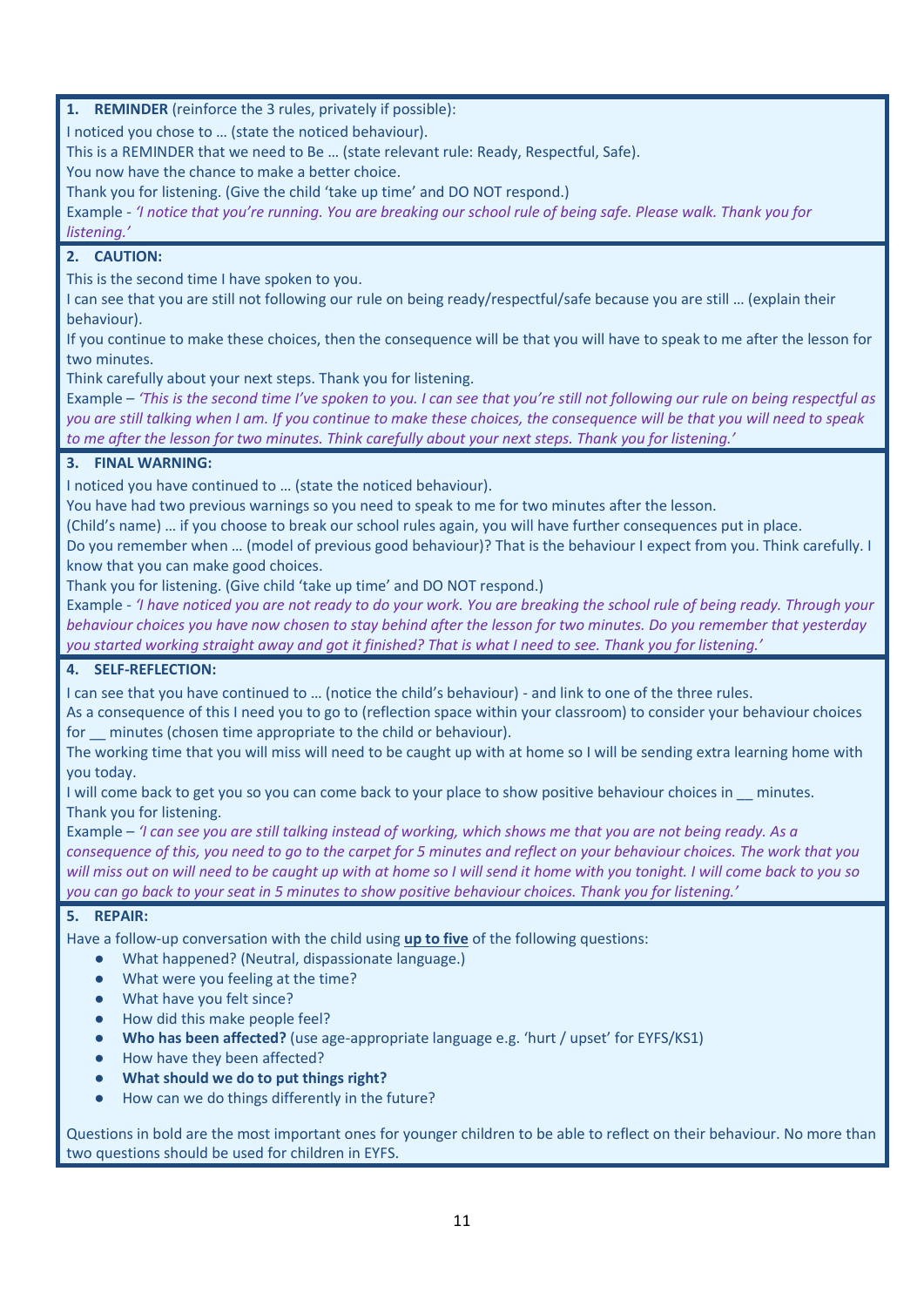|                                                                                                                                                                                                                                                                                                                                                                                                                                                                                                                                                                                | 1 - REMINDER                                                                                                                                                                                                                                                                                                                                                                                                                                                                                                                            |
|--------------------------------------------------------------------------------------------------------------------------------------------------------------------------------------------------------------------------------------------------------------------------------------------------------------------------------------------------------------------------------------------------------------------------------------------------------------------------------------------------------------------------------------------------------------------------------|-----------------------------------------------------------------------------------------------------------------------------------------------------------------------------------------------------------------------------------------------------------------------------------------------------------------------------------------------------------------------------------------------------------------------------------------------------------------------------------------------------------------------------------------|
| <b>CLASSROOM</b><br><b>BEHAVIOUR</b><br><b>STEPS</b>                                                                                                                                                                                                                                                                                                                                                                                                                                                                                                                           | I notice that you chose to  (state the<br>behaviour)<br>This is a reminder that we need to be<br>(ready/respectful/safe).<br>You now have the chance to make a better<br>choice.<br>Thank you for listening.<br>Walk away and do not enter into a<br>discussion.                                                                                                                                                                                                                                                                        |
| 2 – CAUTION                                                                                                                                                                                                                                                                                                                                                                                                                                                                                                                                                                    | <b>3-FINAL WARNING</b>                                                                                                                                                                                                                                                                                                                                                                                                                                                                                                                  |
| This is the second time I have spoken to you.<br>I can see that you are still not following our<br>rule on being ready/respectful/safe because<br>you are still  (explain the behaviour).<br>If you continue to make these choices, then<br>the consequence will be that we will have to<br>speak after the lesson for 2 minutes.<br>Think carefully about your next steps.<br>Thank you for listening.<br>Walk away and do not enter into a<br>discussion.                                                                                                                    | I noticed that you have continued to  (state<br>the behaviour). You have had two previous<br>warning so we will need to speak for two<br>minutes after the lesson. [NAME], if you<br>choose to break our school rules again, you<br>will have further consequences put in place.<br>Do you remember when  (model of previous<br>good behaviour)? That is the behaviour I<br>expect from you. Think carefully. I know that<br>you can make good choices.<br>Thank you for listening.<br>Walk away and do not enter into a<br>discussion. |
| 4 - SELF-REFLECTION                                                                                                                                                                                                                                                                                                                                                                                                                                                                                                                                                            | 5 - REPAIR                                                                                                                                                                                                                                                                                                                                                                                                                                                                                                                              |
| I can see that you have continued to  (notice the<br>child's behaviour and link to the rules).<br>As a consequence of this I need you to go to<br>(reflection space) to consider your behaviour<br>choices for minutes (chosen time appropriate<br>to the child or behaviour).<br>The working time that you will miss will need to be<br>caught up with at home so I will be sending extra<br>learning home with you today.<br>I will come back to get you so you can come back<br>to your place to show positive behaviour choices<br>in minutes.<br>Thank you for listening. | Use up to five of the following questions:<br>What happened? (Neutral, dispassionate<br>language.)<br>What were you feeling at the time?<br>What have you felt since?<br>$\bullet$<br>How did this make people feel?<br>Who has been affected? (use age-appropriate<br>language e.g. 'hurt / upset' for EYFS/KS1)<br>How have they been affected?<br>$\bullet$<br>What should we do to put things right?<br>How can we do things differently in the                                                                                     |
| Walk away and do not enter into a<br>discussion.                                                                                                                                                                                                                                                                                                                                                                                                                                                                                                                               | future?                                                                                                                                                                                                                                                                                                                                                                                                                                                                                                                                 |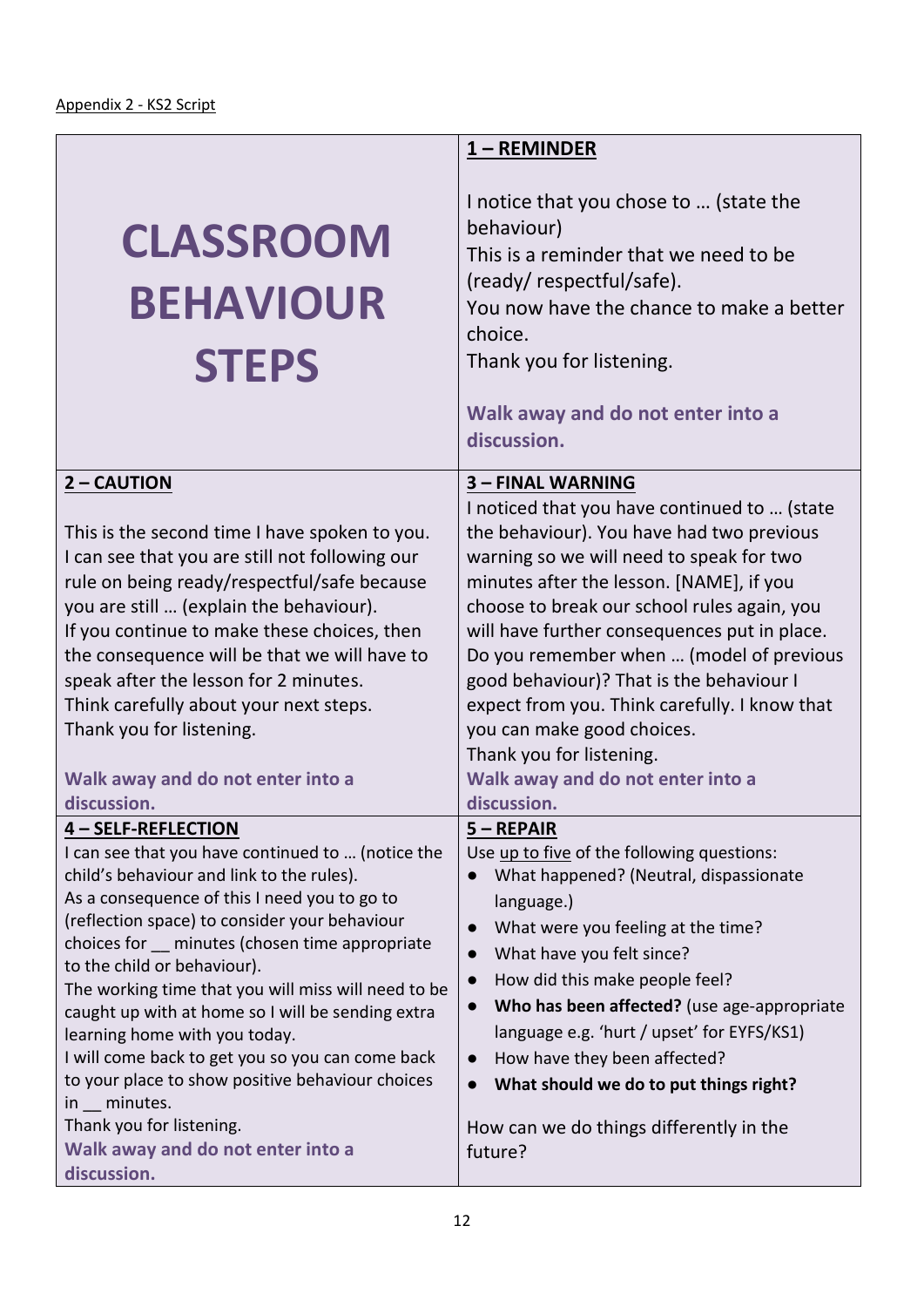| <b>PLAYGROUND</b> |  |
|-------------------|--|
| <b>BEHAVIOUR</b>  |  |
| <b>STEPS</b>      |  |

This is the second time I have spoken to you. I can see that you are still not following our rule on being ready/respectful/safe because

If you continue to make these choices, then the consequence will be that you will have to

you are still … (explain the behaviour).

Think carefully about your next steps.

# **1 – REMINDER**

I notice that you chose to … (state the behaviour) This is a reminder that we need to be (ready/ respectful/safe). You now have the chance to make a better choice. Thank you for listening. **Walk away and do not enter into a discussion. 3 – FINAL WARNING** I noticed that you have continued to … (state the behaviour). You have had two previous warning so you need to stand with for two minutes. Thank you for listening. After two minutes …. You are now able to continue playing. You need to show the right behaviour choices now. If you choose not to do this, you will have to sit on the bench to reflect on your

Thank you for listening.

stand with for 2 minutes.

**Walk away and do not enter into a discussion.**

# **4 – SELF-REFLECTION**

**2 – CAUTION**

I can see that you have continued to … (notice the child's behaviour and link to the rules). As a consequence of this I need you to go to the bench to consider your behaviour choices for 5 minutes.

I will come back to get you in 5 minutes. Thank you for listening.

**Walk away and do not enter into a discussion.**

Use up to five of the following questions:

**Walk away and do not enter into a** 

What happened? (Neutral, dispassionate language.)

behaviour choices. Thank you for listening.

- What were you feeling at the time?
- What have you felt since?

**discussion.**

**5 – REPAIR**

- How did this make people feel?
- **Who has been affected?** (use age-appropriate language e.g. 'hurt / upset' for EYFS/KS1)
- How have they been affected?
- **What should we do to put things right?**
- How can we do things differently in the future?

Appendix 3 - EYFS and KS1 Script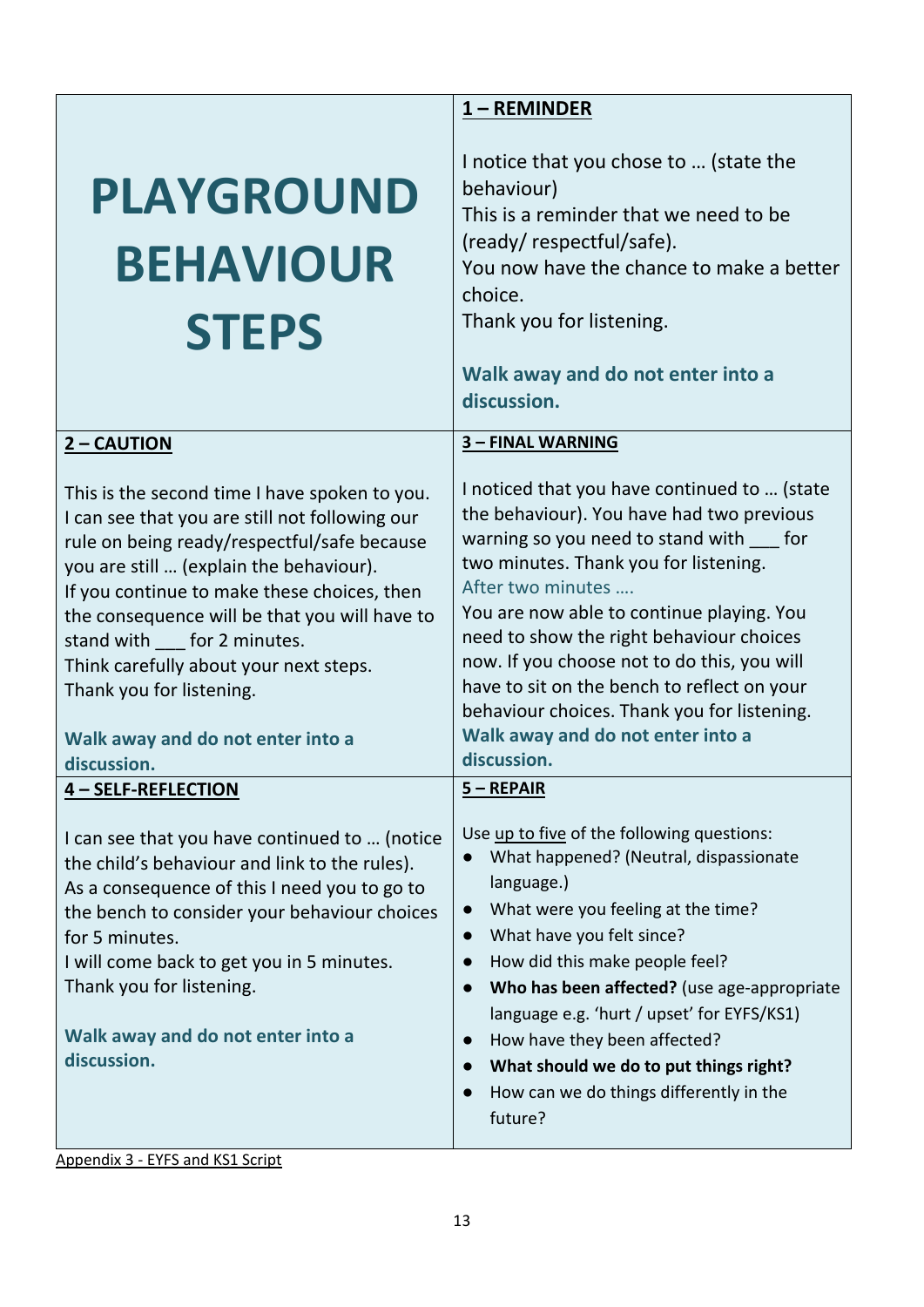| <b>CLASSROOM</b><br><b>BEHAVIOUR</b><br><b>STEPS</b>                                                                                                                                                                                                                                                                                                                                                                                    | 1-REMINDER<br>I notice that you chose to  (state the<br>behaviour)<br>This is a reminder that we need to be<br>(ready/respectful/safe).<br>You now have the chance to make a better<br>choice.<br>Thank you for listening.                                                                                                                                                                                                                   |
|-----------------------------------------------------------------------------------------------------------------------------------------------------------------------------------------------------------------------------------------------------------------------------------------------------------------------------------------------------------------------------------------------------------------------------------------|----------------------------------------------------------------------------------------------------------------------------------------------------------------------------------------------------------------------------------------------------------------------------------------------------------------------------------------------------------------------------------------------------------------------------------------------|
|                                                                                                                                                                                                                                                                                                                                                                                                                                         | Walk away and do not enter into a<br>discussion.                                                                                                                                                                                                                                                                                                                                                                                             |
| 2 – CAUTION                                                                                                                                                                                                                                                                                                                                                                                                                             | 3 - FINAL WARNING                                                                                                                                                                                                                                                                                                                                                                                                                            |
| This is the second time you have been spoken<br>to.<br>I can see that you are still not following our<br>rule on being ready/respectful/safe. If you<br>carry on I will have to speak to you after the<br>lesson.<br>Think carefully about your next steps.<br>Thank you for listening.<br>Walk away and do not enter into a<br>discussion.                                                                                             | This is the third time you have been spoken to<br>so we will need to speak after the lesson.<br>[NAME], Do you remember when  (model of<br>previous good behaviour)? That is the<br>behaviour I expect from you. Think carefully so<br>you don't have to sit out.<br>Thank you for listening.<br>Walk away and do not enter into a<br>discussion.                                                                                            |
| 4 - SELF-REFLECTION<br>This is the fourth time you have been spoken<br>to you so I need you to go to (reflection space)<br>to consider your behaviour choices for<br>minutes (chosen time appropriate to the child<br>or behaviour).<br>I will come back to get you so you can come<br>back to your place to show good behaviour<br>choices in minutes.<br>Thank you for listening.<br>Walk away and do not enter into a<br>discussion. | $5 - REPAIR$<br>The working time that you have missed will<br>need to be caught up with at home so I will be<br>sending extra learning home with you today.<br>Use up to five of the following questions:<br>What happened? What were you feeling at<br>the time/since?<br>How did this make people feel?<br>$\bullet$<br>Who has been affected?<br>How have they been affected?<br>What should we do to put things right/ in<br>the future? |